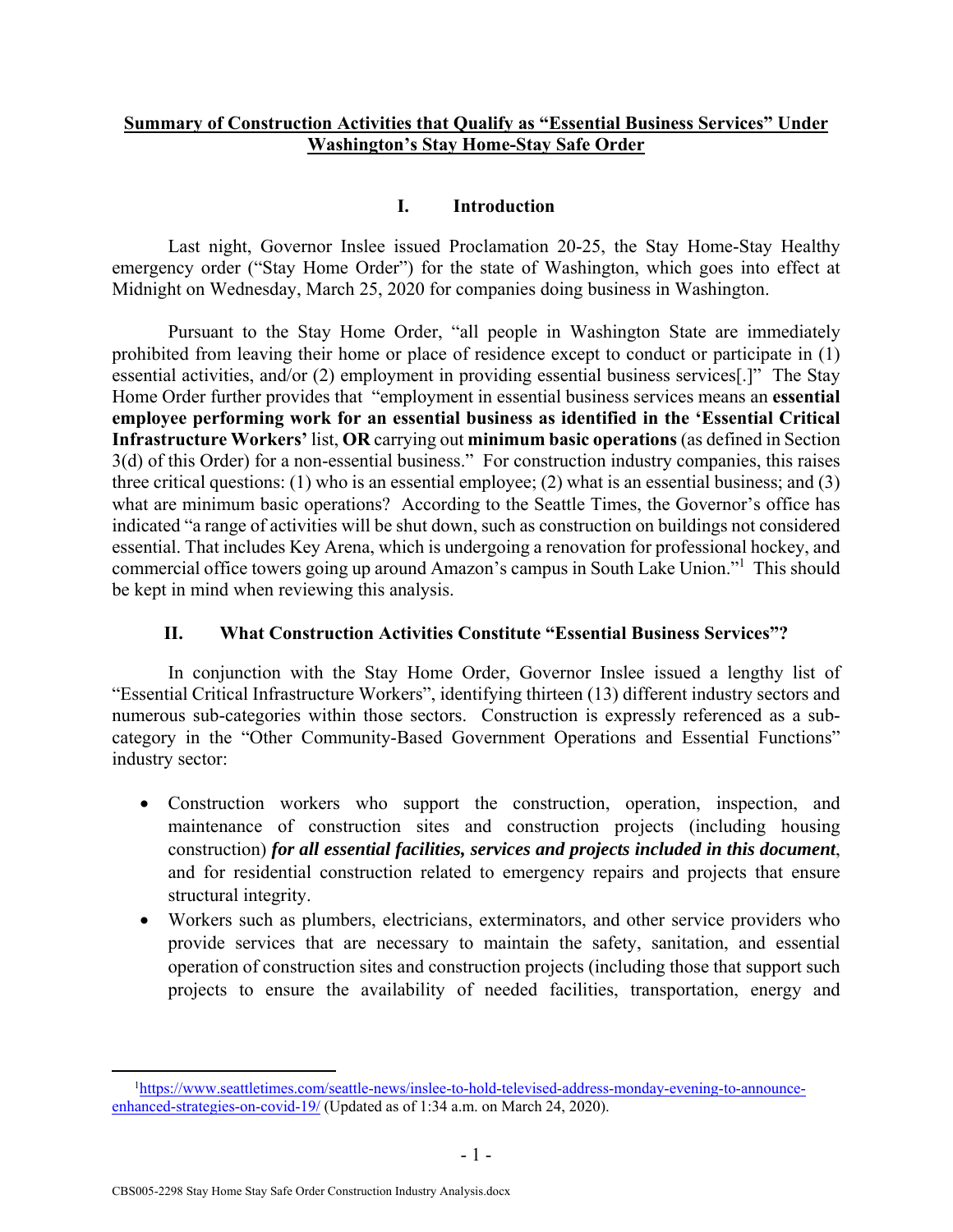communications, and support to ensure the effective removal, storage and disposal of solid waste and hazardous waste).

Thus, any construction project will generally fall into one of the following four categories: (1) construction activities that involve other essential facilities, services, and projects identified in the Governor's list of "Essential Critical Infrastructure Workers" (2) residential emergency repairs, (3) construction to ensure structural integrity, and (4) everything else. There is also a potential separate category for housing construction, which the Governor will need to clarify prior to midnight on Wednesday, March 25.

# **A. Construction Involving Facilities, Services and Projects Identified in the Essential Critical Infrastructure Workers List**

As mentioned above there are thirteen (13) industry sectors: and hundreds of sub-categories of essential workers and businesses. The complete list can be viewed through the following link. https://assets.documentcloud.org/documents/6817901/FINAL-WA-Essential-Critical-Infrastructure.pdf. The enumerated industry sectors, are as follows, along with a few examples of projects that fall within these categories:

- 1. Healthcare/Public Health'
	- a. Healthcare facilities (hospitals, care clinics, and other direct health services), research facilities, medical manufacturing and suppliers.
- 2. Emergency Services (and Public Works)
	- a. Fire stations, police stations, private emergency response providers.
	- b. Maintenance of bridges, water and sewer systems, construction of "strategic" infrastructure.
	- c. Plumbing, electrical, safety and sanitation services for residences.
- 3. Food and Agriculture
	- a. Grocery stores, convenience stores, food processing facilities, food and beverage distribution facilities,
	- b. Timber and paper manufacturing and distribution facilities.
	- c. Chemical, vaccine, medicine producers.
- 4. Energy
	- a. Facilities and infrastructure involved in the generation, transmission and distribution of electric power, petroleum, natural gas, and propane.
	- b. Wastewater and water treatment facilities and conveyance systems.
- 5. Water and Wastewater.
	- a. Wastewater and water treatment facilities and conveyance systems.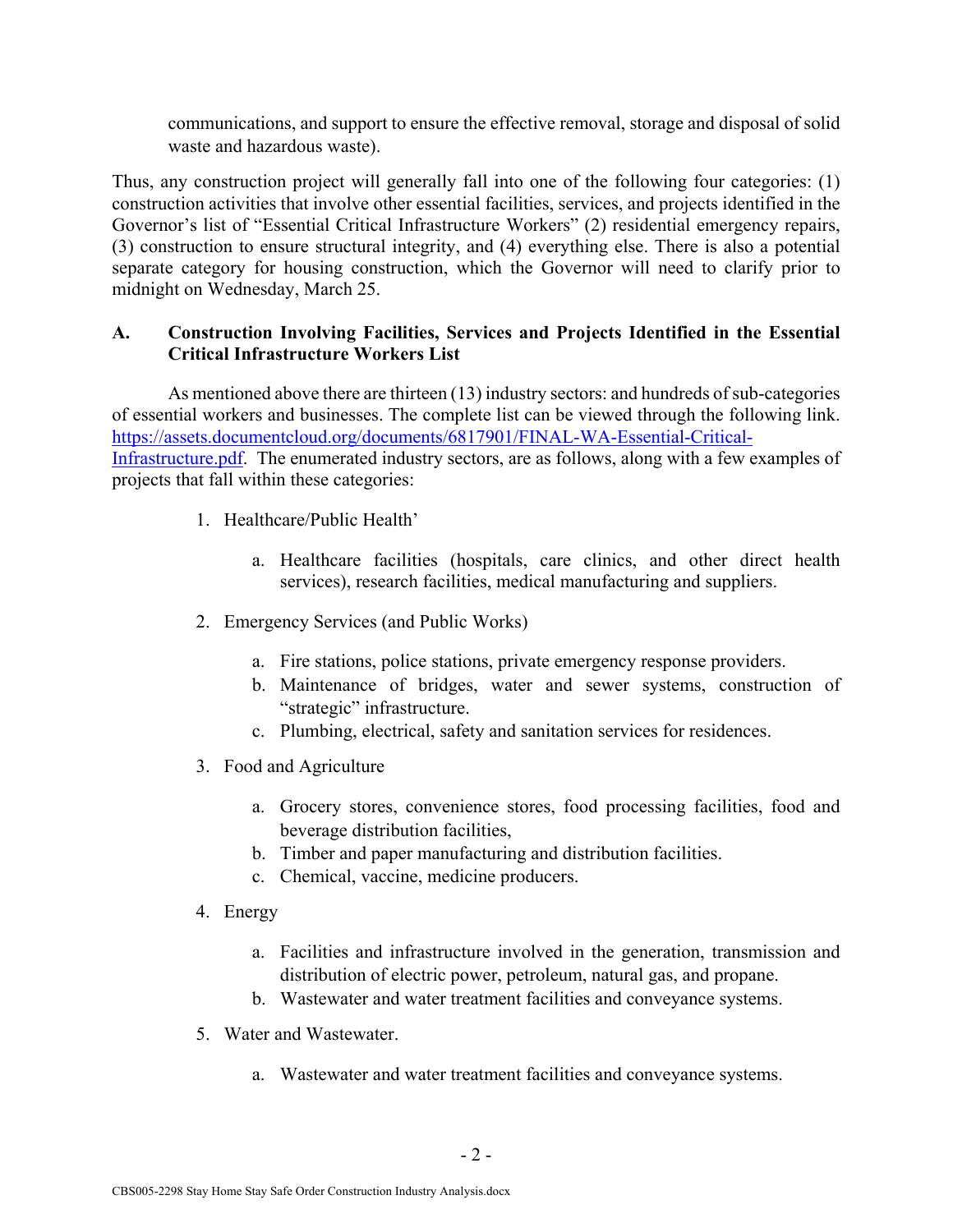- 6. Transportation and Logistics
	- a. Airports, roadways, bridges, tunnels, ferry terminals, ports.
	- b. Railroad, light rail, and other public transit facilities and infrastructure.
- 7. Communications and Information Technology
	- a. Radio, television, newspapers and media facilities, including printing and distribution facilities.
	- b. Construction of telecommunication, cable, and internet infrastructure.
- 8. Other Community-Based Government Operations and Essential Functions
	- a. Commercial Retail Stores, that supply essential sectors, including convenience stores, auto repair, hardware and home improvement, and home appliance retailers.
	- b. Legal, accounting and tax preparation firms that assist in compliance with legally mandated activities and critical sector services.
	- c. Laundromats and laundry services
- 9. Critical Manufacturing
	- a. Manufacturers of materials and products needed for medical supplies, transportation equipment, food and agriculture, and emergency services.
- 10. Hazardous Materials
	- a. Nuclear facilities, medical waste treatment facilities, testing laboratories,
- 11. Financial Services
	- a. Banks, credit unions, insurance services.
- 12. Chemical
	- a. Chemical manufacturing plants, distribution facilities, testing laboratories.
	- b. Producers of cleaning, medical, PPE and protective packaging equipment and materials.
- 13. Defense Industrial Base
	- a. Companies in the following fields that support the US Military
		- i. Aerospace, mechanical and software engineering, manufacturing/production, IT support, security, intelligence support, aircraft and weapon system maintenance.
	- b. Contractors, subcontractors, and suppliers of the Department of Defense.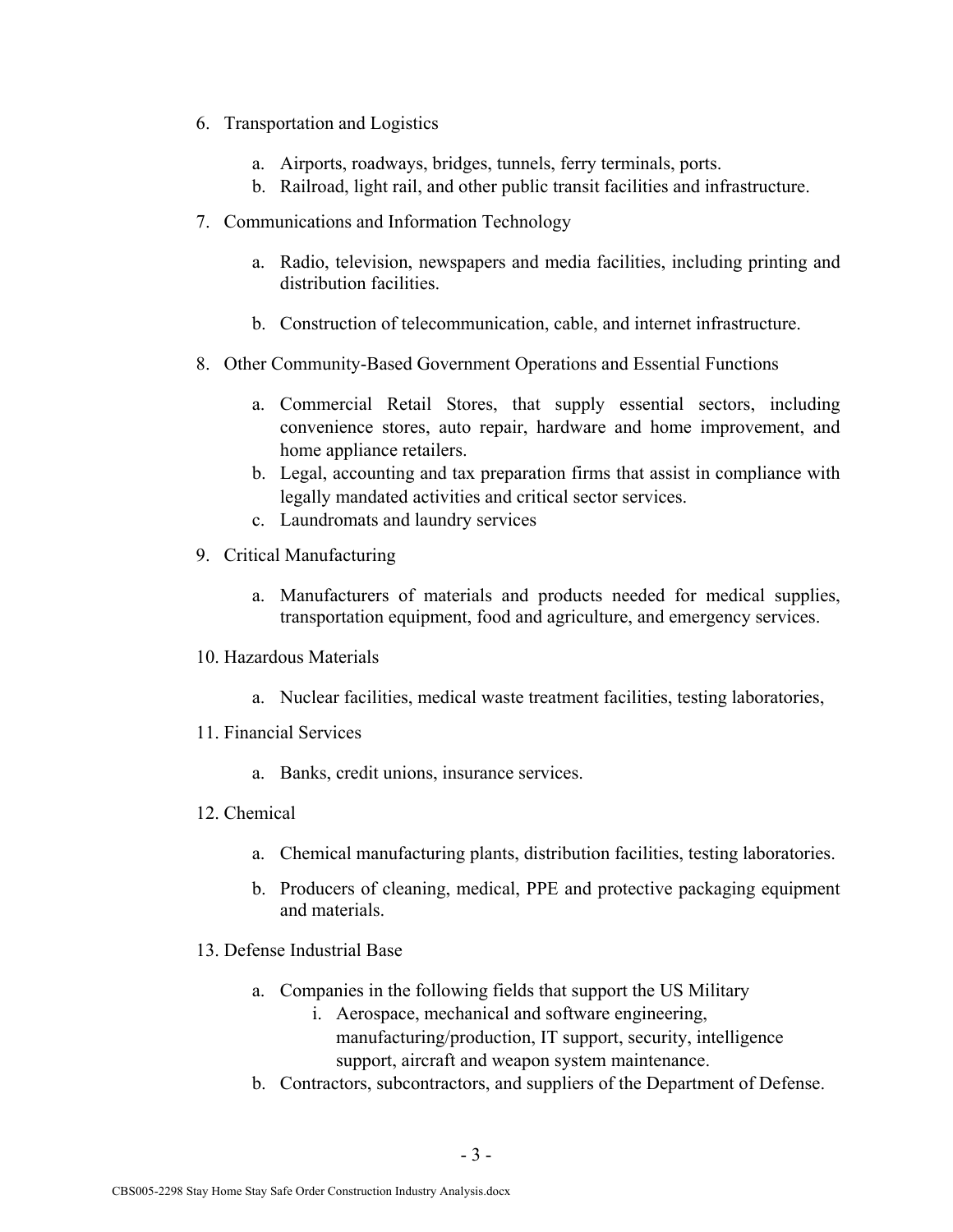These are just a few examples of the many categories enumerated in the list of Essential Critical Infrastructure Workers. If you are performing construction work on a public project that may fall within one of the thirteen (13) industry sectors, you should submit an RFI to the Owner seeking clarification as to whether the Owner believes the project qualifies as an essential business activity under the Stay Home Order. Additionally, if there is any doubt as to whether your project is an "essential business activity", **you should seek clarification, certification of your status, or petition to be added to the list**, by visiting the Washington State Business Re-Entry Registration website at: https://mil.wa.gov/business-re-entry-registration.

In addition, for Public Works projects, the Public Owner should be able to answer a simple RFI confirming the Essential Critical Infrastructure nature of the project and be able to provide substantive assurance of the same. To the extent that the Public Owner is unable to identify the project as Essential Critical Infrastructure, you and the Public Owner may seek clarification and/or certification of the project status through the Washington State Business Re-Entry Registration website at https://mil.wa.gov/business-re-entry-registration.

### **B. Structurally Unsound Projects**

If your project is currently under construction and cannot be made structurally sound or safe from a life safety standpoint by Wednesday, March 25 at midnight, you should contact the structural engineer and develop a plan for the tasks to be completed to make the project safe and structurally sound. The plan should be in writing and out of an abundance of caution you should also consider submitting a request for certification of your status through the Washington State Business Re-Entry Registration at: https://mil.wa.gov/business-re-entry-registration.

### **C. Housing Construction**

While at first glance, the list Essential Critical Infrastructure Workers appears to expressly include "housing construction," as written, and upon further evaluation, it actually seems to be limited to "housing construction for all essential facilities, services and projects included in this document." However, this appears to be a drafting error, as the qualifying language makes little sense when read in conjunction with the list of Essential Critical Infrastructure Workers. While we anticipate that the Governor will clarify this issue prior to midnight on March 25, companies involved with housing construction projects should similarly seek clarification and certification of their status via the Washington State Business Re-Entry Registration website at: https://mil.wa.gov/business-re-entry-registration.

What does seem clear is that emergency repair work that keeps existing residential housing habitable can continue.

### **D. Projects Involving Non-Essential Business Activities: Minimum Basic Operations**

For all other projects that do not fit into the above two categories (along with residential emergency repairs), we recommend that you seek clarification (or petition the state to be added to the list) through the Washington State Business Re-Entry Registration website at: https://mil.wa.gov/business-re-entry-registration.